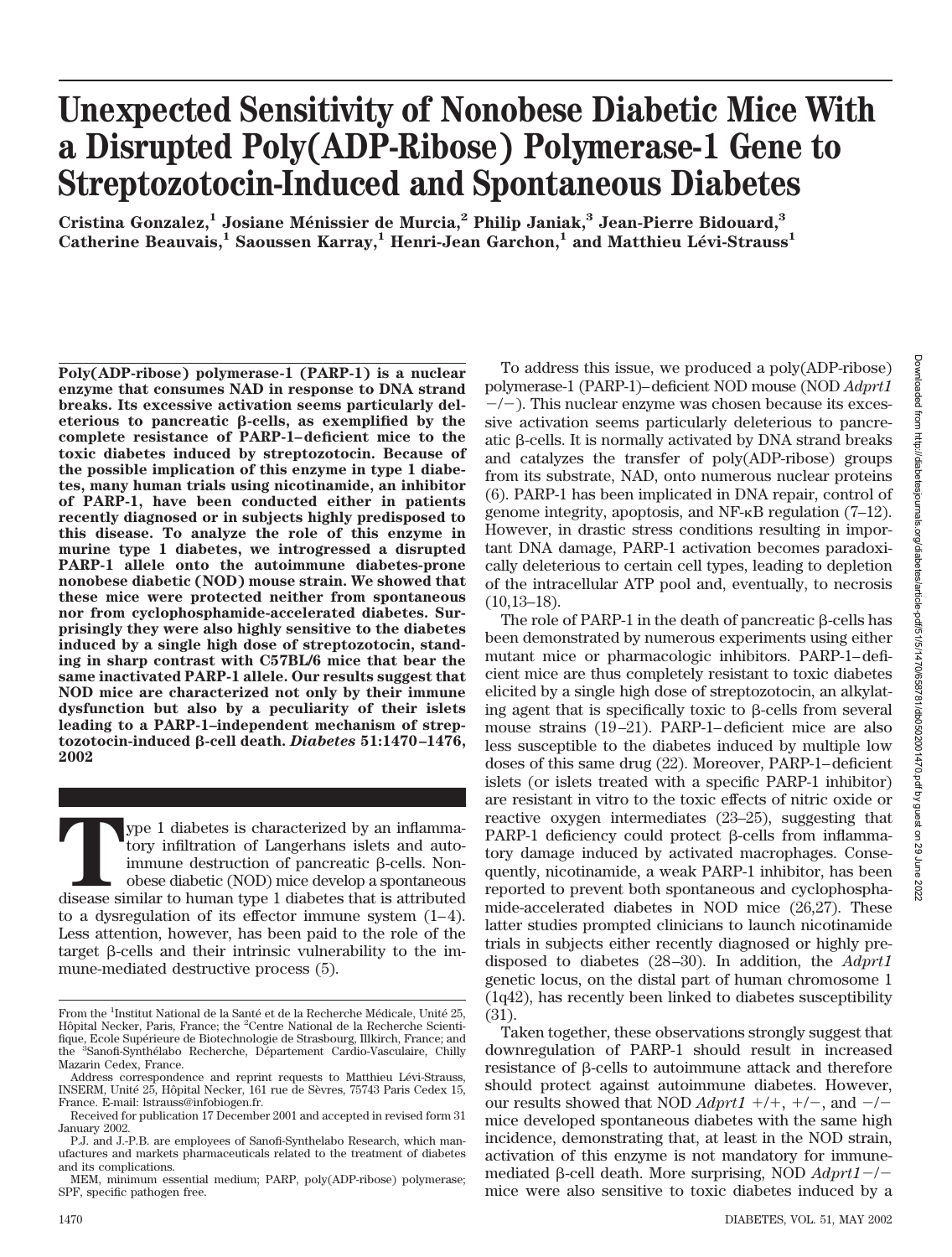single high dose of streptozotocin. This unexpected observation stands in sharp contrast with previous results showing that, in other mouse strains, *Adprt1* inactivation completely protects against streptozotocin-induced  $\beta$ -cell toxicity (19–21). We conclude from our results that NOD mice are characterized not only by their immune dysfunction but also by a peculiarity of their islets leading to a PARP-1–independent mechanism of streptozotocininduced  $\beta$ -cell death.

#### **RESEARCH DESIGN AND METHODS**

**Mice.** Mice were maintained in a specific pathogen–free (SPF) facility with free access to water and food.  $Adprt1$   $\rightarrow$  - mice (7), on a hybrid genetic background (129/Sv  $\times$  C57BL/6), were backcrossed with NOD mice for five generations using the speed congenic strategy (32). Mice were genotyped for the *Adprt1* allele by Southern blot analysis of *Eco*RI-digested tail DNA using a probe that hybridized to a 9.6-kb wild-type fragment and a 3.3-kb mutant fragment (7). The heterozygous backcrossed littermates were genotyped for 70 microsatellite markers, polymorphic between NOD and the original *Ad* $prt1-/-$  mice (hybrid background  $129/Sv \times C57BL/6$ ). *Adprt1* +/- littermates of the fifth generation were then intercrossed to produce large cohorts of NOD  $Adprt1 +/+$ ,  $+/-$ , and  $-/-$  mice. C57BL/6  $Adprt1 +/-$  mice, obtained from the same  $Adprt1$   $-/-$  founder (7) after six backcrosses with C57BL/6 mice, were intercrossed to produce C57BL/6  $Adprt1$  -/- and C57BL/6  $Adprt1$  +/+ animals.

**Streptozotocin administration and blood glucose measurement.** Male mice received a single injection of streptozotocin (Sigma) at a dose of 180 mg/kg body wt, 175 mg/kg, or  $5 \times 30$  mg/kg at 6-8 weeks of age. Streptozotocin was dissolved in 0.1 mol/l sodium citrate buffer (pH 4.5) and was injected intraperitoneally immediately. Blood samples were taken from tail vein, and glucose levels were measured with a glucometer (Glucotrend; Roche Diagnostics).

**Monitoring of spontaneous diabetes.** Female mice were tested for glycosuria once a week and males were tested every other week using glukotest strips (Roche Diagnostics) from 10 to 42 weeks of age. Mice were considered diabetic and killed after two consecutive positive readings. Comparison of the frequencies of diabetes in NOD  $Adprt1$  +/+, +/-, and -/- cohorts was performed with the log rank test.

**Cyclophosphamide administration and diabetes monitoring.** Female NOD and NOD *Adprt1*  $-/-$  mice received a single intraperitoneal injection of 300 mg/kg body wt of cyclophosphamide (Endoxan-ASTA) at 9 weeks of age. Diabetes incidence was monitored by testing mice for glycosuria at day 0 and twice a week after the administration.

**Adoptive transfer of diabetes.** Spleens from freshly diabetic NOD mice and from prediabetic NOD and NOD  $Adprt1 -$  -/- mice at 9-11 weeks of age were dissociated in sterile 2% FCS-minimum essential medium (MEM). Erythrocytes were lysed for 5 min at  $4^{\circ}$ C in a solution containing 0.155 mol/l NH<sub>4</sub>Cl, 0.01 mol/l KHCO<sub>3</sub>, and 0.1 mmol/l EDTA. Splenocytes were washed twice and resuspended in 2% FCS-MEM, and an aliquot was stained for 30 min with a FITC-conjugated–anti-CD3 monoclonal antibody (145-2C11; provided by Prof. Lucienne Chatenoud, Hôpital Necker). Splenocytes were washed in a solution containing Hanks' balanced salt solution without calcium and magnesium, 5% FCS, and 0.02% sodium azide in PBS. Cells were fixed, and the percentage of T-cells in total splenocytes was determined using a FACScan (Becton Dickinson). Total splenocytes samples containing  $2\times 10^6$  T-cells were injected intravenously into 4-week-old NOD  $Rag1 - \ell -$  and NOD  $Rag1 - \ell - Adprt1 - \ell$ double mutant recipient mice that were tested weekly for glycosuria.

**Isolation of pancreatic islets of Langerhans.** Pancreata from C57BL/6, C3H, NOD, and NOD  $Adprt1-/-$  mice were perfused with 1.5 mg/ml collagenase P (Roche Diagnostics) dissolved in Dulbecco's modified Eagle's medium containing 100 units/ml penicillin G and 100  $\mu$ g/ml streptomycin. They were then incubated for 10 min at 37°C, washed three times in a 5% FCS-PBS medium, and centrifuged for 17 min at 2,300 rpm on a ficoll gradient (Sigma) (40%; 23, 20, and 11% ficoll) dissolved in Eurocollins solution (Fresenius Kabi). Material sedimenting at the level of the 20–23% and 23–40% interfaces was pooled and washed in 10% FCS-MEM. Isolated islets were collected under a binocular microscope.

**Western blot analysis of PARP expression.** Spleen or islet samples were sonicated and boiled in a lysis solution containing 1% SDS, and the protein concentration was determined by the Bicinchoninic Acid Protein Assay (Pierce). Thirty micrograms of protein per splenocyte sample and 20  $\mu$ g protein per islet sample were separated by 10% SDS-PAGE, blotted to Hybond ECL nitrocellulose membrane (Amersham Pharmacia Biotech), and incubated either with rabbit anti–human PARP-1 polyclonal antibody (1:2,500 dilution)



**FIG. 1. Characterization of NOD** *Adprt1* -**/**- **mice.** *A***: Southern blot analysis of** *Eco***RI-digested DNA from offspring of NOD** *Adprt1* **/ intercrosses. The probe detected a 9.6-kb wild-type fragment and a 3.3-kb mutant fragment.** *B***: Western blot analysis of PARP-1 expression in splenocytes from NOD and C57BL/6 control mice and from NOD** *Adprt1* **/, /**-**, and** -**/**- **littermates using a polyclonal antibody against human PARP-1 (113 kDa).** *C***: Western blot analysis of PARP-1 expression in islets from C57BL/6, C3H, NOD, and NOD** *Adprt1* -**/ mice using a polyclonal antibody against human PARP-1 (113 kDa).**

(7) or with rabbit anti–murine PARP-2 polyclonal antibody (1:2,000 dilution) (33). After subsequent incubation with goat anti–rabbit IgG horseradish peroxidase–conjugated antibody (Pierce), PARP-1 or PARP-2 proteins were visualized using the Enhanced Chemiluminescence (ECL) Plus Western blotting detection system (Amersham Pharmacia Biotech).

## **RESULTS**

**Generation of speed congenic NOD** *Adprt1* -**/**- **mice.** We used the speed congenic strategy to accelerate the backcross transfer of the *Adprt1* mutant allele onto the NOD background (32). At each generation, offspring were selected not only for the presence of the heterozygous *Adprt1* mutant allele by Southern blot analysis (Fig. 1*A*), as usually done when generating congenic strains, but also for the lowest degree of heterozygosity throughout the rest of the genome. After five backcrosses, mice were homozygous for 70 evenly spaced background polymorphic markers. NOD  $Adprt1$  +/- littermates were intercrossed to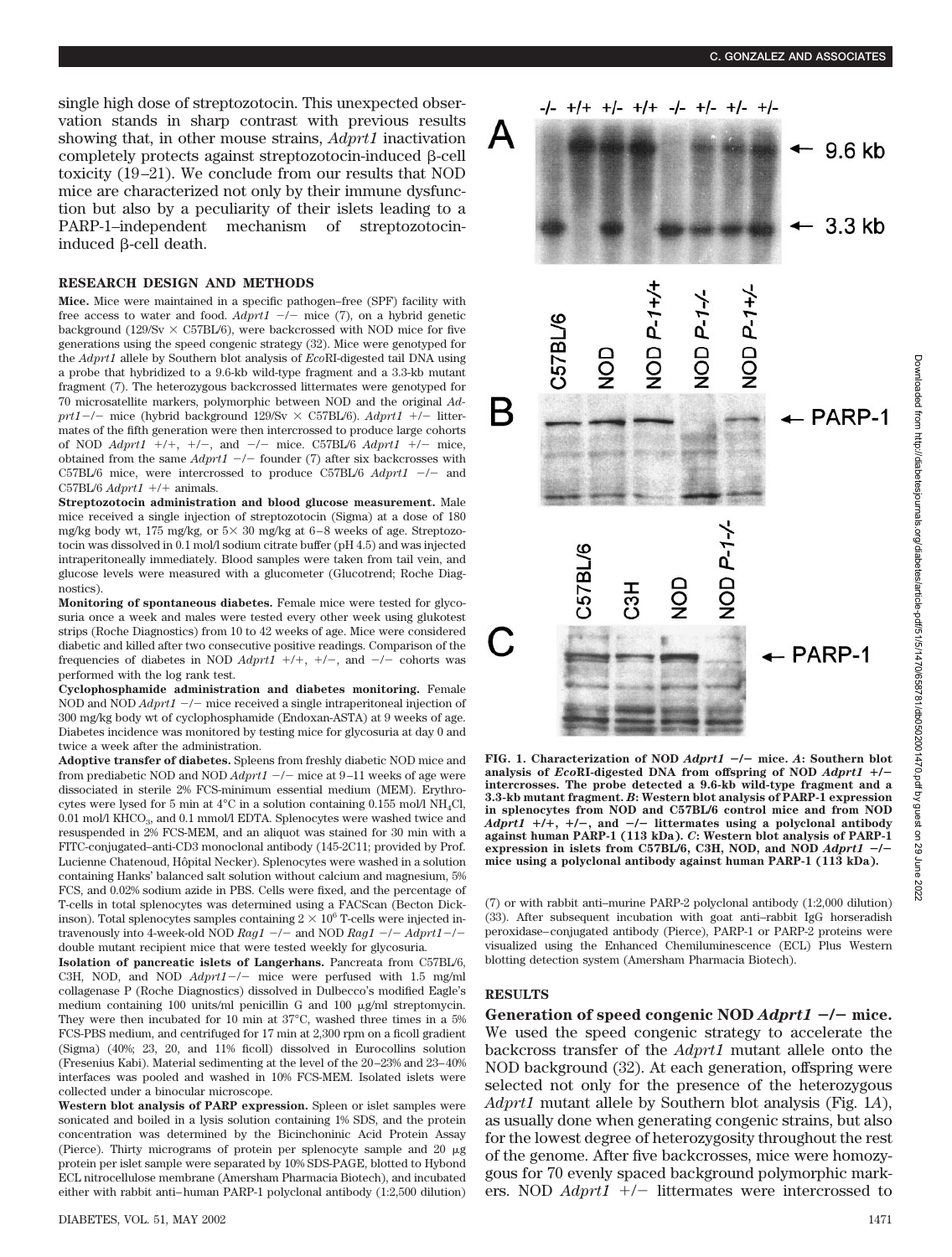

**FIG. 2. Cumulative incidence of spontaneous diabetes.** *A***: Female NOD**  $Adprt1 + h + (n = 21, 0), NOD$   $Adprt1 + h - (n = 49, 0),$  and NOD  $Adprt1$  $-\hat{i}$  ( $n = 38$ ,  $\circ$ ) littermates were tested weekly for glycosuria from 10  $\text{to } 42 \text{ weeks of age. } B$ **:** Male NOD *Adprt1*  $+/+$  ( $n = 22,$ **)**, NOD *Adprt1*  $+/-$  ( $n = 54$ ,  $\blacklozenge$ ), and NOD *Adprt1*  $-/-$  ( $n = 41$ ,  $\heartsuit$ ) were tested for **glycosuria every other week from 10 to 42 weeks of age. The log rank test indicated that diabetes incidence was not significantly different for the three genotypes within male or female littermates.**

obtain NOD  $Adprt1 +/+$ ,  $+/-$ , and  $-/-$  littermates and to establish the novel NOD  $Adprt1$   $-/-$  strain. PARP-1 deficiency was then confirmed in splenocytes and pancreatic islets from NOD  $Adprt1$   $-/-$  congenic mice by Western blot analysis (Fig. 1*B* and *C*). An intermediate level of PARP-1 expression was detected in splenocytes from the heterozygous littermates (Fig. 1*B*), and a slightly increased level of PARP-1 expression was detected in NOD islets compared with C57BL/6 or C3H islets (Fig. 1*C*). At variance with the results of Burkart et al. (19), intermediate levels of PARP-1 expression were observed by Western blot in the islets of NOD  $\times$  C57BL/6 *Adprt1* +/-F1 mice (data not shown). NOD  $Adprt1 +/+$  control mice showed a normal diabetes incidence (Fig. 2) similar to that usually observed in our SPF facility, confirming that most of 129/Sv and C57BL/6 diabetes resistance genes had been eliminated from the NOD  $Adprt1$   $-/-$  strain. To characterize precisely the genetic interval derived from 129/Sv and flanking the defective *Adprt1* gene (located at 98.6 cM on chromosome 1), we genotyped 26 additional microsatellite markers surrounding *Adprt1* locus. NOD alleles for the NRLi3A and D1Mit407 delimited a maximum 129-



**FIG. 3. Cumulative incidence of cyclophosphamide-accelerated diabetes. NOD**  $Adprt1 \leftarrow$   $(n = 10; \circlearrowright)$  and NOD mice  $(n = 8; \blacksquare)$  received an **injection of 300 mg/kg body w of cyclophosphamide at 9 weeks of age. Mice were tested weekly for glycosuria from 10 to 35 days after injection. The log rank test indicated that Kaplan-Meier curves were not significantly different.**

derived interval of 8.9 cM according to the MGD database (www.informatics.jax.org/).

**NOD** *Adprt1* -**/**- **mice develop spontaneous and cyclophosphamide-induced diabetes.** We analyzed the incidence of spontaneous diabetes in male and female NOD  $Adprt1 +/+$ ,  $+/-$ , and  $-/-$  littermates. Females of the three genotypes developed spontaneous diabetes from 10 weeks of age (Fig. 2*A*). Their incidence of diabetes was not different and was comparable to that observed in our SPF facility for female NOD mice. Similarly, NOD *Adprt1*  $+/+, +/-$ , and  $-/-$  male mice developed diabetes with the same characteristic relatively low incidence (Fig. 2*B*). In addition, because nicotinamide had been reported to protect NOD mice from cyclophosphamide-accelerated diabetes (27), we analyzed the susceptibility of NOD *Adprt1* -/- females to this accelerated disease (34). NOD Adprt1 -/- and control NOD mice developed diabetes from 10 days after intraperitoneal administration of a single high dose of cyclophosphamide (Fig. 3). In conclusion, PARP-1 deficiency does not modify the course of spontaneous or cyclophosphamide-accelerated diabetes in NOD mice.

**PARP-1 deficiency neither exacerbates the diabeto**genic potential of splenocytes nor protects  $\beta$ -cells **against autoimmune aggression.** We conducted transfer experiments to evaluate in our NOD  $Adprt1 -$  –/– mice the diabetogenic potential of splenocytes and the resistance of islets of Langerhans to autoimmune attack. The normal diabetes incidence of the NOD  $Adprt1 -$  -/- mice could indeed result from a concomitant exacerbation of these two parameters. Because PARP-1 deficiency has been reported to rescue the lymphopenia in NOD scid/scid mice (35), we decided to use NOD  $Rag1 -$  mice as recipients (36). Figure 4*A* shows the ability of prediabetic NOD *Adprt1* -/- splenocytes to transfer diabetes to NOD *Rag1*  $-/-$  recipients from 8 weeks of age as efficiently as NOD control splenocytes. Figure  $4B$  shows that NOD  $Rag1 Adprt1 \rightarrow$  double mutant mice, used as recipients, were as sensitive to diabetes as control NOD  $Rag1 -/-$  mice after transfer of diabetogenic splenocytes. Thus, PARP-1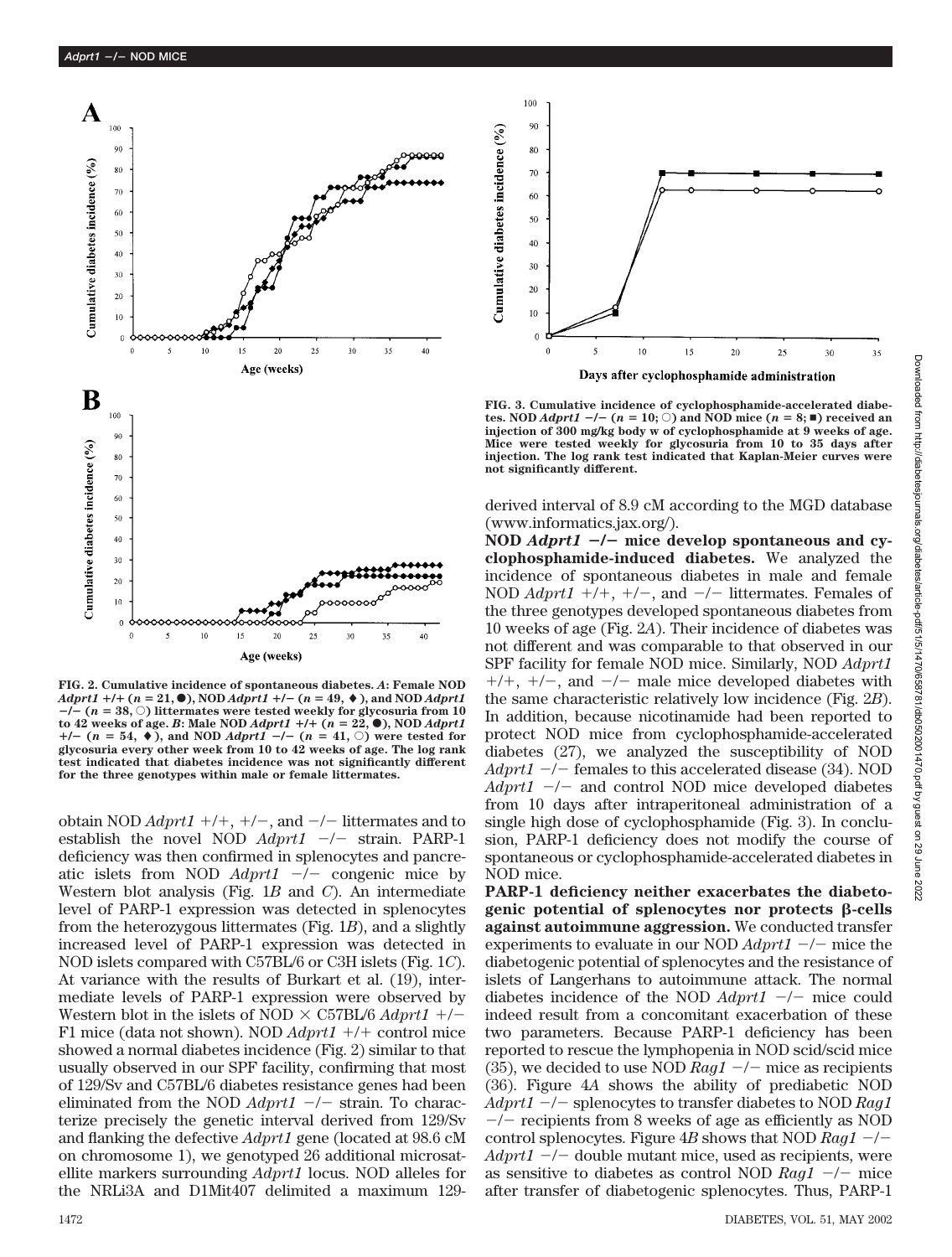

**FIG. 4. Adoptive transfer of splenocytes.** *A***: Splenocytes containing 2 10<sup>6</sup> T-cells from prediabetic NOD (** $\blacksquare$ **) and NOD** *Adprt1* **-/- (** $\heartsuit$ **) mice at 9 weeks were injected into NOD** *Rag1* -**/**- **mice (***n* **9 for each type of** splenocyte). *B*: NOD *Rag1*  $-/-$  ( $n = 30;$  **A**) and NOD *Rag1*  $-/-$  *Adprt1*  $-/-$  double mutant ( $n = 26$ ;  $\Box$ ) mice at 4 weeks of age received splenocytes containing  $2 \times 10^6$  T-cells from NOD mice. Recipient mice **were tested weekly for glycosuria. Kaplan-Meier curves were not significantly different as deduced from the log rank test.**

deficiency affects neither the aggressivity of diabetogenic splenocytes nor the susceptibility of target islets. Moreover, pancreatic sections at 11 weeks of age showed similar insulitic lesions in NOD  $Adprt1$   $-/-$  and NOD control mice (data not shown), confirming therefore that PARP-1 deficiency does not modify the migration or the activation of diabetogenic T-cells.

**NOD** *Adprt1* -**/**- **mice are susceptible to streptozotocin-induced diabetes.** With the expectation to confirm the previously reported resistance of  $Adprt1 - \rightleftharpoons$  mice to the diabetogenic action of a single high dose of streptozotocin (19–21), we monitored glycemia in male NOD *Ad* $prt1 +/+$ ,  $+/-$ , and  $-/-$  littermates after a single injection of streptozotocin (Fig. 5). Whereas NOD *Adprt1 /* control littermates developed diabetes from the day after the injection, diabetes onset was slightly delayed in NOD  $Adprt1$   $-/-$  and NOD  $Adprt1$   $+/-$  mice (3 days). Surprisingly, after 1 week, glycemia was similar in the three groups. Our NOD *Adprt1*  $-/-$  strain was therefore sensitive to high-dose streptozotocin-induced diabetes, stand-



**FIG. 5. Streptozotocin sensitivity of NOD** *Adprt1* -**/**- **male mice. NOD** *Adprt1*  $+/- (n = 8; \bullet)$ , NOD *Adprt1*  $+/- (n = 8; \bullet)$ , and NOD *Adprt1*  $-i$   $\hat{i}$   $(n = 8; \hat{c})$  littermates and NOD  $(n = 10; \text{m})$ , NOD *Rag1*  $-i$   $\hat{i}$   $n =$ **10;**  $\triangle$ ), and NOD *Rag1* -/- *Adprt1* -/- double mutant ( $n = 10; \square$ ) male **mice received an intraperitoneal injection of streptozotocin (180 mg/kg body wt) at 6 weeks of age. Values are means SE**

ing in sharp contrast to the two previously described streptozotocin-resistant  $Adprt1 -$  -/- mouse strains (19-21). To determine whether the cause of this difference was the nature of the *Adprt1* null allele or the NOD background itself, we injected a single high dose of streptozotocin into C57BL/6 *Adprt1*  $-/-$  mice derived after six backcrosses from the same  $Adprt1 -$  – founder strain (7). Figure 6 shows that these mice were protected against the streptozotocin-induced hyperglycemia during at least 1 month. PARP-1 activation is therefore required for highdose streptozotocin-induced destruction of pancreatic -cells in C57BL/6 but not in NOD mice. Because young NOD male mice are reportedly very sensitive to the diabetes induced by multiple low doses of streptozotocin (37), we also monitored glycemia in 6-week-old NOD  $Adprt1$   $-/-$  and NOD male mice 16 days after the injection of five low doses of streptozotocin ( $5 \times 30$  mg/kg). As for the diabetes induced by a single high dose of streptozotocin, we found similar glycemia values (means  $\pm$  SE) in the two groups of mice:  $280 \pm 41$  mg/dl for the NOD mice  $(n = 10)$  and  $318 \pm 48$  mg/dl for the NOD *Adprt1*  $-/-$  mice  $(n = 10)$ .

**Lymphocytes do not contribute to the susceptibility of NOD and NOD** *Adprt1* -**/**- **mice to streptozotocin.** Because NOD islets are infiltrated by immune cells at the time of streptozotocin injection (6 weeks), the existence of an immune component in the high-dose streptozotocininduced diabetes of NOD mice could not be excluded. To determine the contribution of lymphocytes in the highdose streptozotocin-induced diabetes, we analyzed the susceptibility of immunodeficient NOD *Rag1* -/- and NOD  $Rag1$   $-/ Adprt$  1  $-/-$  double mutant mice, which are defective in B- and T-cells (Fig. 5). The observed toxic diabetes incidence was not reduced in these mice, demonstrating that the immune system is not required for high-dose streptozotocin-induced  $\beta$ -cell destruction in NOD and NOD  $Adprt1 -$  -/- mice.

**PARP-2 does not compensate for the absence of PARP-1 activity in NOD** *Adprt1* -**/**- **mice.** In PARP-1– deficient cells, a residual activity of poly(ADP-ribosyl)a-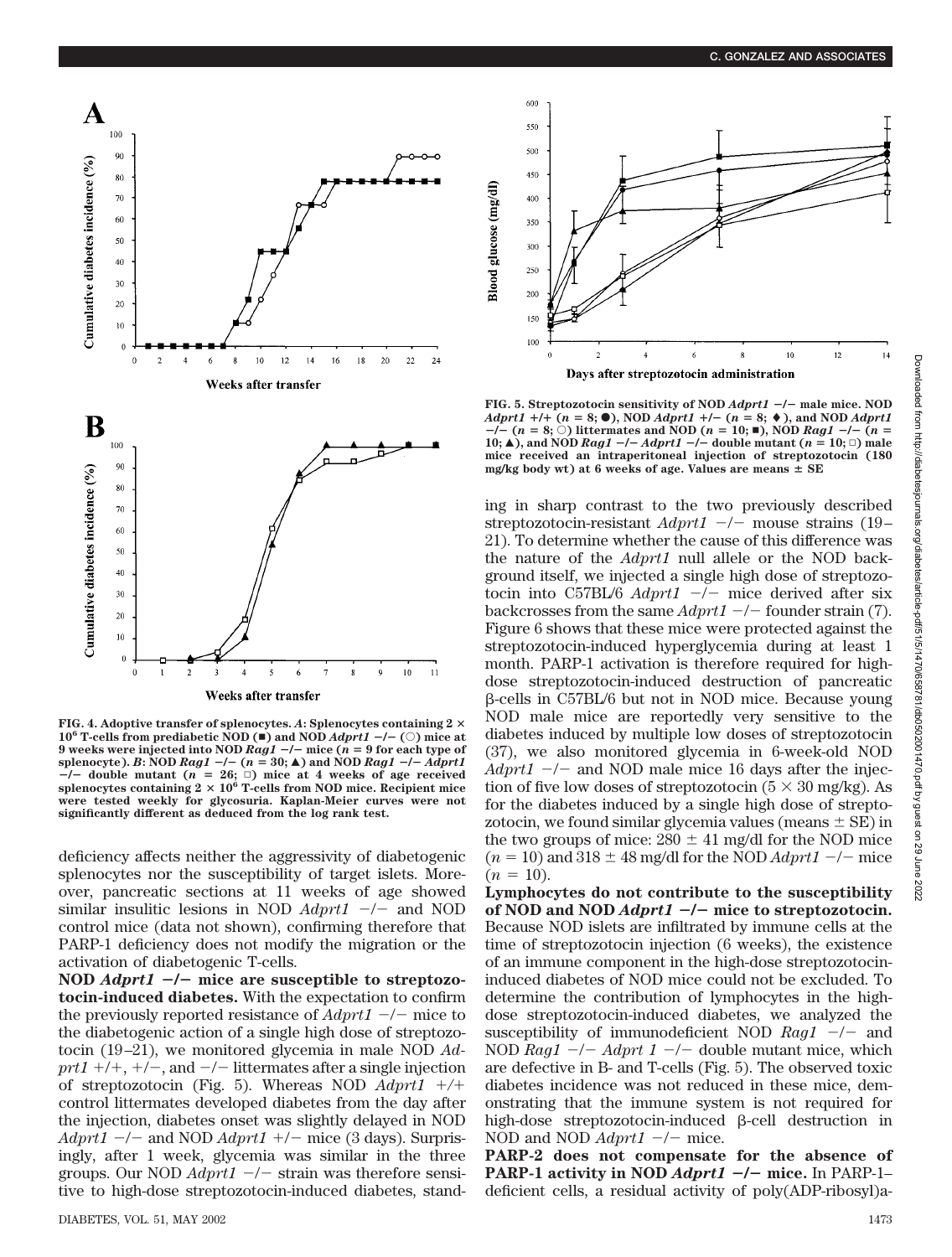

**FIG. 6. Streptozotocin sensitivity of C57BL/6** *Adprt1* -**/**- **mice. Blood glucose levels were measured in untreated C57BL/6** *Adprt1* **/ (***n* **4;** white bars) and C57BL/6  $Adprt1 - / -$  (n = 4; gray bars) mice and in C57BL/6  $Adprt1 + / +$  mice (n = 10; black bars) and C57BL/6  $Adprt1 - / -$  (n = **10; hatched bars) that received an injection of streptozotocin (175 mg/kg body wt). Mice were tested at days 2, 7, 14, 21, and 28. Values are means SE. Treated C57BL/6** *Adprt1* -**/**- **mice were significantly protected against streptozotocin toxicity (***P* **< 0.05 at days 2, 7, 14, 21, and 28).**

tion was attributed to PARP-1 homologs such as PARP-2 (33,38). Detection, by Western blot analysis, of identical levels of PARP-2 in islets from C57BL/6, C3H, NOD, and NOD  $Adprt1$  -/- strains shows that a PARP-2 overexpression does not explain the streptozotocin susceptibility of NOD *Adprt1* -/- mice (Fig. 7).

tive effects in BALB/c mice of a benzopyrone PARP inhibitor in the multiple low doses of streptozotocin diabetes model (22) suggest that islet immune destruction could be PARP-mediated in other mouse strains. Our most surprising observation, however, is a new characteristic of the NOD mouse, which, unlike other strains, is not pro-

## **DISCUSSION**

We showed here that *Adprt1* gene disruption does not modify the incidence of spontaneous or cyclophosphamide-accelerated diabetes of NOD mice. This observation was unexpected because previous results were strongly suggestive of a wide islet protective effect of PARP inhibition or of *Adprt1* gene invalidation. However, the lack of diabetes protection that we observed in our NOD *Adprt1*  $-\prime$  strain could alternatively be due to the neutralization of such expected islet-protective effect by a putative exacerbation of the lymphocyte diabetogenicity. The results of our transfer experiments clearly rule out such a hypothesis because diabetogenicity of NOD and NOD Adprt1 -/- splenocytes were equivalent. Moreover, reciprocal transfer experiments indicated that immunodeficient NOD and NOD  $Adprt1 -$  -/- recipients were equally sensitive to the transfer of diabetogenic splenocytes.

These results suggest that the protective effect of nicotinamide, a known PARP-1 inhibitor, which was reported for the spontaneous and cyclophosphamide-accelerated diabetes of the NOD mouse (26,27), could also result from other pharmacologic properties, such as scavenging of free oxygen radicals (30). However, the observed protec-



**FIG. 7. Western blot analysis of PARP-2 islet expression. PARP-2 expression was detected using a polyclonal antibody against murine PARP-2 (62 kDa). The position of the PARP-2 band was determined on another Western blot by comparison of spleen extracts from PARP-2** -**/**- **and wild-type mice.**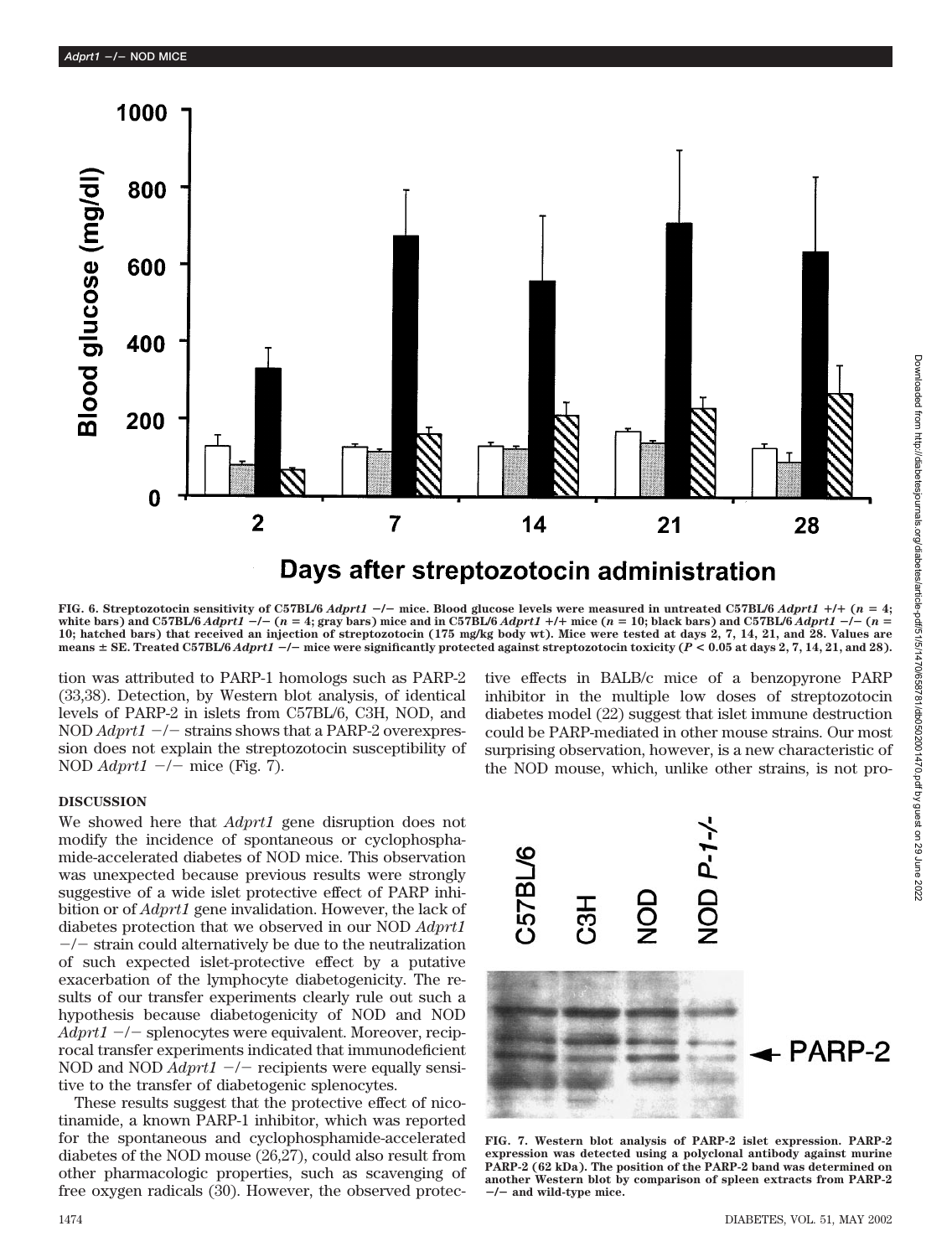tected against streptozotocin toxicity by an inactivation of its *Adprt1* gene (19–21).

We have indeed shown that 1 week after a single high-dose injection of streptozotocin or 16 days after multiple low doses of this drug, the NOD and NOD *Adprt1*  $-\prime$  strains shared the same high sensitivity to its diabetogenic effect. This unexpected observation could be due to the presence of an inflammatory infiltration of NOD islets at the time of the streptozotocin injection, which could considerably amplify the initial destructive effect of the drug. To test this hypothesis, we compared the sensitivity of NOD, NOD  $Rag1 - / -$ , and NOD  $Rag1 - / Adprt1$  $-\prime$  double mutant mice with a single high dose of streptozotocin. The results shown in Fig. 5 demonstrate that the lymphocytic infiltration of NOD pancreas does not contribute to the high streptozotocin sensitivity of this strain that is therefore due to an intrinsic characteristic of its islets.

Our study thus unexpectedly revealed that in the NOD strain, PARP-1 activation is not mandatory for the induction of diabetes by streptozotocin. The NOD genome must encode one or several genetic determinants that sensitize islets to streptozotocin, bypassing the usual requirement for PARP-1. PARP-2 is an obvious candidate because its putative overexpression in the NOD islets could replace the deficient PARP-1 activity of our NOD  $Adprt1$  -/strain (33). However, we showed in Fig. 7 that NOD and NOD  $Adprt1$   $-/-$  islets contain the same amount of PARP-2 as other mouse strains.

The central question raised by our study is the relevance of these PARP-1–independent, streptozotocin-sensitizing genetic determinants to the pathogenesis of spontaneous diabetes of the NOD mouse. Although such relevance seems very likely, we cannot eliminate the hypothesis of the existence of a NOD peculiar streptozotocin metabolism explaining the PARP-1–independent drug sensitivity of this mouse strain. We are actually trying to answer this question by searching for C57BL/6 genetic loci that are able to confer streptozotocin resistance to NOD *Adprt1*  $-\prime$  animals. The colocalization of such loci with known diabetes protecting loci (idd) could demonstrate the functional implication of the PARP-1–independent streptozotocin sensitivity mechanism in the pathogenesis of the NOD spontaneous autoimmune diabetes.

## **ACKNOWLEDGMENTS**

This work was supported by grants from the Association pour la Recherche contre le Cancer. C.G. was consecutively supported by fellowships from the Ministère de la Recherche and the Fondation pour la Recherche Médicale.

We thank Prof. Jean-François Bach for constant interest and support. We warmly acknowledge the help of Isabelle Cisse´ and of the animal facility staff. Severine Diem is also acknowledged for excellent technical assistance during the late phases of this work.

## **REFERENCES**

- 1. Atkinson MA, Leiter EH: The NOD mouse model of type 1 diabetes: as good as it gets? *Nat Med* 5:601–604, 1999
- 2. Yoshida K, Kikutani H: Genetic and immunological basis of autoimmune diabetes in the NOD mouse. *Immunogenet Rev* 2:140–146, 2000
- 3. Ghosh S, Palmer SM, Rodrigues NR, Cordell HJ, Hearne CM, Cornall RJ, Prins JB, McShane P, Lathrop GM, Peterson LB, Wicker LS, Todd JA:

Polygenic control of autoimmune diabetes in nonobese diabetic mice. *Nat Genet* 4:404–409, 1993

- 4. Wicker LS, Todd JA, Peterson LB: Genetic control of autoimmune diabetes in the NOD mouse. *Annu Rev Immunol* 13:179–200, 1995
- 5. Mathews CE, Graser RT, Savinov A, Serreze DV, Leiter EH: Unusual resistance of ALR/Lt mouse beta cells to autoimmune destruction: role for beta cell-expressed resistance determinants. *Proc Natl Acad Sci U S A* 98:235–240, 2001
- 6. de Murcia G, Ménissier de Murcia J: Poly(ADP-ribose) polymerase: a molecular nick-sensor. *Trends Biochem Sci* 19:172–176, 1994
- 7. Ménissier de Murcia J, Niedergang C, Trucco C, Ricoul M, Dutrillaux B, Mark M, Oliver FJ, Masson M, Dierich A, LeMeur M, Walztinger C, Chambon P, de Murcia G: Requirement of poly(ADP-ribose) polymerase in recovery from DNA damage in mice and in cells. *Proc Natl Acad Sci U S A* 94:7303–7307, 1997
- 8. Shall S, de Murcia G: Poly(ADP-ribose) polymerase-1: what have we learned from the deficient mouse model? *Mutat Res* 460:1–15, 2000
- 9. Herceg Z, Wang ZQ: Functions of poly(ADP-ribose) polymerase (PARP) in DNA repair, genomic integrity and cell death. *Mutat Res* 477:97–110, 2001
- 10. Garcia Soriano F, Virag L, Jagtap P, Szabo E, Mabley JG, Liaudet L, Marton A, Hoyt DG, Murthy KG, Salzman AL, Southan GJ, Szabo C: Diabetic endothelial dysfunction: the role of poly(ADP-ribose) polymerase activation. *Nat Med* 7:108–113, 2001
- 11. Oliver FJ, Ménissier-de Murcia J, Nacci C, Decker P, Andriantsitohaina R, Muller S, de la Rubia G, Stoclet JC, de Murcia G: Resistance to endotoxic shock as a consequence of defective NF-KB activation in poly (ADP-ribose) polymerase-1 deficient mice. *EMBO J* 18:4446–4454, 1999
- 12. Kameoka M, Ota K, Tetsuka T, Tanaka Y, Itaya A, Okamoto T, Yoshihara K: Evidence for regulation of NF-<sub>K</sub>B by poly(ADP-ribose) polymerase. *J Biochem* 346:641–649, 2000
- 13. Eliasson MJ, Sampei K, Mandir AS, Hurn PD, Traystman RJ, Bao J, Pieper A, Wang ZQ, Dawson TM, Snyder SH, Dawson VL: Poly(ADP-ribose) polymerase gene disruption renders mice resistant to cerebral ischemia. *Nat Med* 3:1089–1095, 1997
- 14. Endres M, Wang ZQ, Namura S, Waeber C, Moskowitz MA: Ischemic brain injury is mediated by the activation of poly(ADP-ribose)polymerase. *J Cereb Blood Flow Metab* 17:1143–1151, 1997
- 15. Mandir AS, Przedborski S, Jackson-Lewis V, Wang ZQ, Simbulan-Rosenthal CM, Smulson ME, Hoffman BE, Guastella DB, Dawson VL, Dawson TM: Poly(ADP-ribose) polymerase activation mediates 1-methyl-4-phenyl-1, 2,3,6-tetrahydropyridine (MPTP)-induced parkinsonism. *Proc Natl Acad Sci U S A* 96:5774–5779, 1999
- 16. Martin DR, Lewington AJ, Hammerman MR, Padanilam BJ: Inhibition of poly(ADP-ribose) polymerase attenuates ischemic renal injury in rats. *Am J Physiol Regul Integr Comp Physiol* 279:R1834–R1840, 2000
- 17. Pieper AA, Walles T, Wei G, Clements EE, Verma A, Snyder SH, Zweier JL: Myocardial postischemic injury is reduced by polyADPribose polymerase-1 gene disruption. *Mol Med* 6:271–282, 2000
- 18. Liaudet L, Soriano FG, Szabo E, Virag L, Mabley JG, Salzman AL, Szabo C: Protection against hemorrhagic shock in mice genetically deficient in poly(ADP-ribose)polymerase. *Proc Natl Acad SciUSA* 97:10203–10208, 2000
- 19. Burkart V, Wang ZQ, Radons J, Heller B, Herceg Z, Stingl L, Wagner EF, Kolb H: Mice lacking the poly(ADP-ribose) polymerase gene are resistant to pancreatic beta-cell destruction and diabetes development induced by streptozocin. *Nat Med* 5:314–319, 1999
- 20. Pieper AA, Brat DJ, Krug DK, Watkins CC, Gupta A, Blackshaw S, Verma A, Wang ZQ, Snyder SH: Poly(ADP-ribose) polymerase-deficient mice are protected from streptozotocin-induced diabetes. *Proc Natl Acad Sci U S A* 96:3059–3064, 1999
- 21. Masutani M, Suzuki H, Kamada N, Watanabe M, Ueda O, Nozaki T, Jishage K, Watanabe T, Sugimoto T, Nakagama H, Ochiya T, Sugimura T: Poly- (ADP-ribose) polymerase gene disruption conferred mice resistant to streptozotocin-induced diabetes. *Proc Natl Acad SciUSA* 96:2301–2304, 1999
- 22. Mabley JG, Suarez-Pinzon WL, Hasko G, Salzman AL, Rabinovitch A, Kun E, Szabo C: Inhibition of poly (ADP-ribose) synthetase by gene disruption or inhibition with 5-iodo-6-amino-1,2-benzopyrone protects mice from multiple-low-dose-streptozotocin-induced diabetes. *Br J Pharmacol* 133: 909–919, 2001
- 23. Kallmann B, Burkart V, Kroncke KD, Kolb-Bachofen V, Kolb H: Toxicity of chemically generated nitric oxide towards pancreatic islet cells can be prevented by nicotinamide. *Life Sci* 51:671–678, 1992
- 24. Radons J, Heller B, Burkle A, Hartmann B, Rodriguez ML, Kroncke KD, Burkart V, Kolb H: Nitric oxide toxicity in islet cells involves poly(ADP-